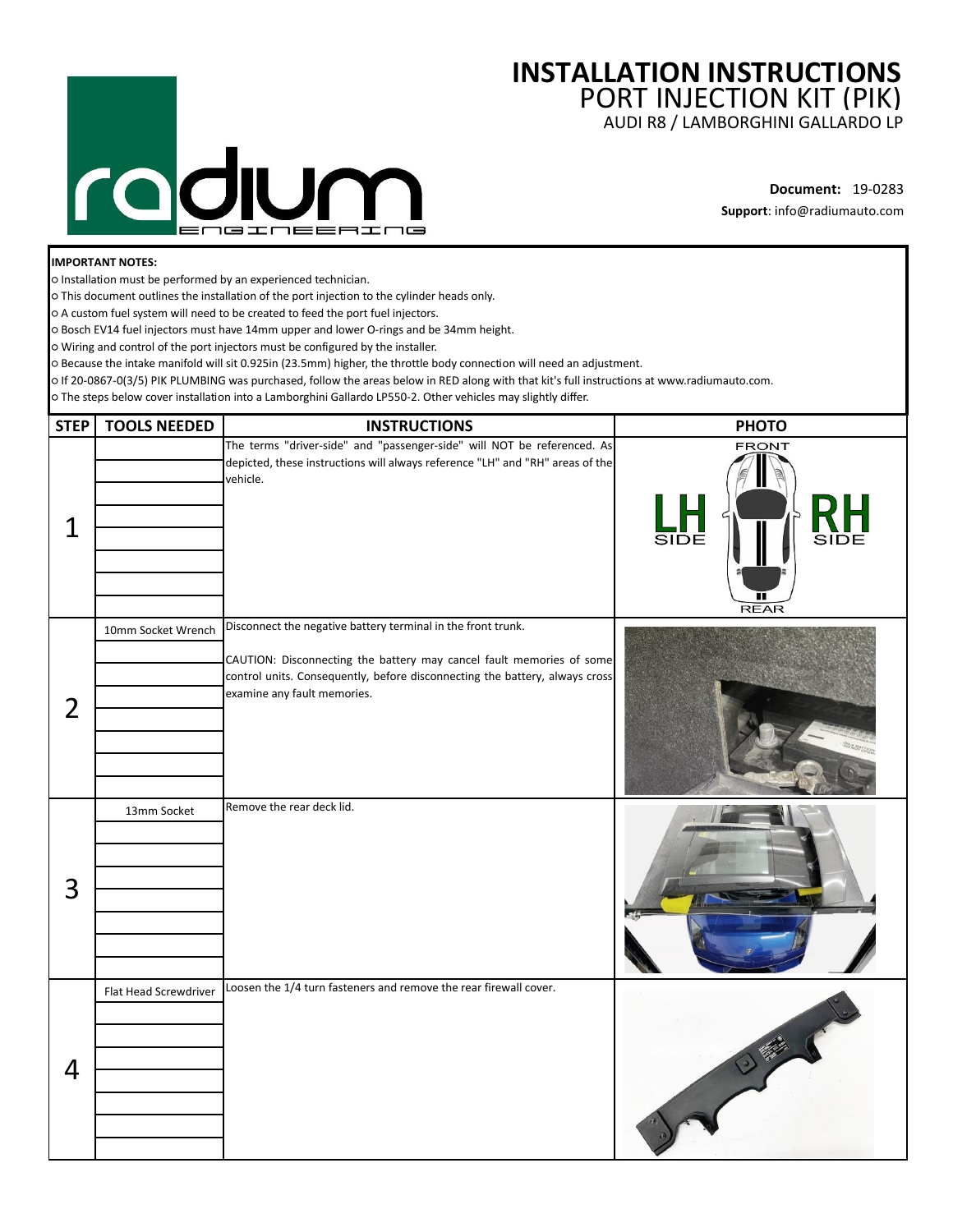|    | Pliers<br>5mm Allen Wrench                           | Disconnect all related intake manifold vacuum lines and electrical plugs.<br>Remove the intake manifold from the vehicle.                                                                                                                                                                             |                                        |
|----|------------------------------------------------------|-------------------------------------------------------------------------------------------------------------------------------------------------------------------------------------------------------------------------------------------------------------------------------------------------------|----------------------------------------|
| 5  | T30 Socket                                           | NOTE: A 5mm Allen wrench can be used for the triple square bolts on the<br>intake manifold valley cover.                                                                                                                                                                                              |                                        |
|    |                                                      |                                                                                                                                                                                                                                                                                                       |                                        |
| 6  |                                                      | Do NOT remove the 2 lower intake manifold runners shown.                                                                                                                                                                                                                                              |                                        |
| 7  | T30 Socket                                           | To permit the necessary space for the new fuel rails, some things will need<br>to be rearranged. For example, there are two 2-bolt intake manifold<br>brackets (shown) mounted on both engine banks.<br>Unlatch the vacuum hose bundles from the brackets. As shown, loosen the<br>mounting brackets. |                                        |
|    |                                                      |                                                                                                                                                                                                                                                                                                       |                                        |
| 8  |                                                      | Permanently remove the intake manifold mounting brackets from the<br>vehicle. The 2 brackets and 4 bolts will NOT be reused.                                                                                                                                                                          |                                        |
| 9  | Oil Lubrication<br>1/8" Allen Wrench                 | Open the Radium Engineering package and remove the contents.<br>Optionally, the cylinder head adapters can simply be used as intake manifold<br>spacers (without the need of the fuel rail or injectors. In this case, plug the                                                                       |                                        |
|    |                                                      | 10 cylinder head adapter ports as shown using Radium Engineering 14-0427<br>2AN ORB plugs (not included).                                                                                                                                                                                             | $0 - 0$                                |
|    |                                                      |                                                                                                                                                                                                                                                                                                       |                                        |
| 10 | Oil Lubrication<br>7/8" Wrench<br>5/16" Allen Wrench | Adapter fittings (not included) can now be installed into the fuel rail end<br>ports. Be sure to lubricate the O-rings first.<br>20-0867-03 / 20-0867-05 PIK PLUMBING ONLY                                                                                                                            |                                        |
|    |                                                      | Install the 8AN ORB plugs to the rear fuel rail ports (shown right side) and<br>the 8AN ORB to 6AN male fittings to the front fuel rail ports (shown left<br>side).                                                                                                                                   | MOS'OIUAMUIOA<br><b>RADIUMAUTO.COM</b> |
|    |                                                      |                                                                                                                                                                                                                                                                                                       |                                        |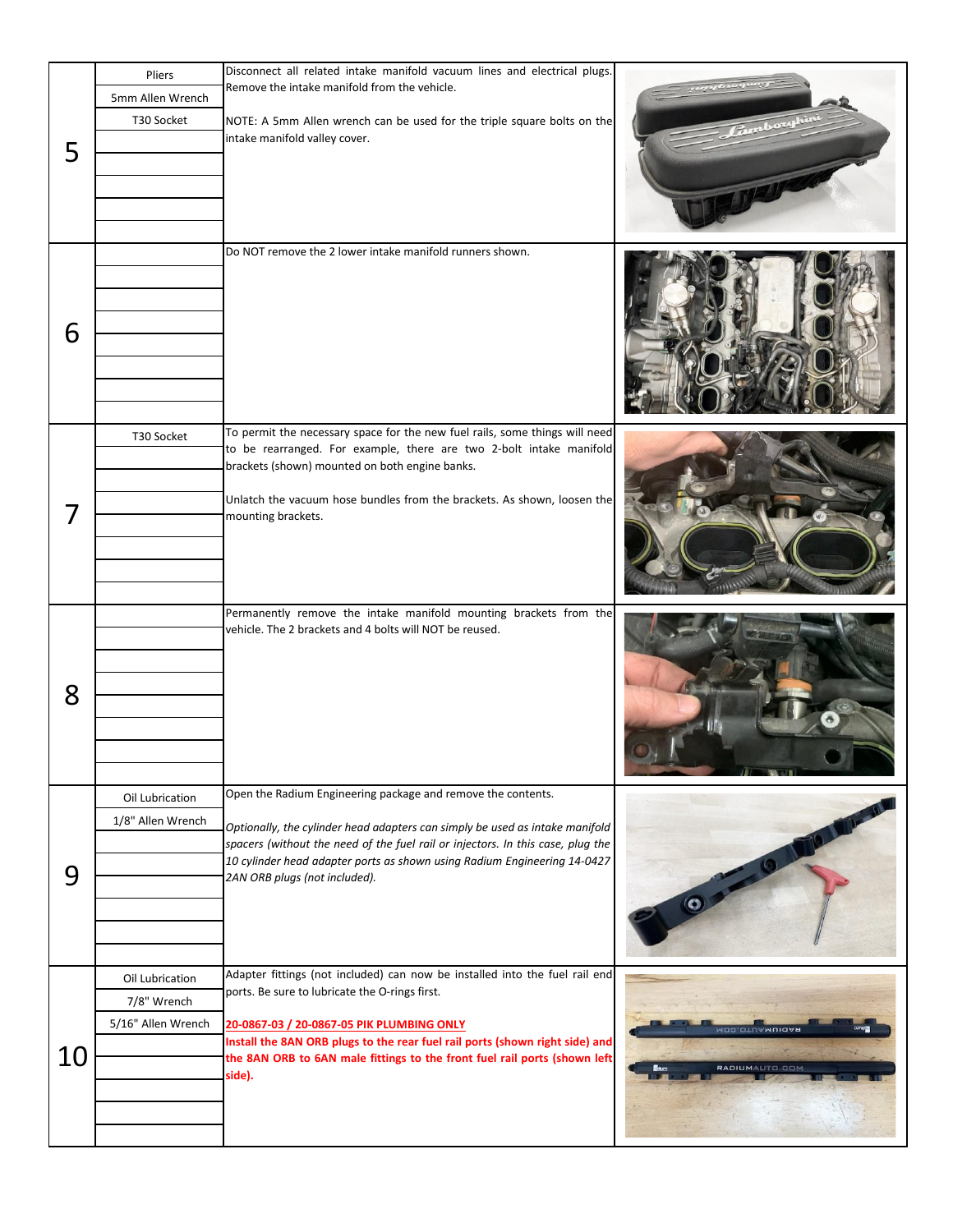|    | Oil Lubrication  | Lubricate the upper fuel injector O-rings and press into the fuel rail injector<br>bores.                                                                                                                                                                                                                                                                                                                      |                                        |
|----|------------------|----------------------------------------------------------------------------------------------------------------------------------------------------------------------------------------------------------------------------------------------------------------------------------------------------------------------------------------------------------------------------------------------------------------|----------------------------------------|
| 11 |                  | NOTE: This kit is designed around Bosch EV14 fuel injectors. They must have<br>14mm upper and 14mm lower O-rings. They must also be the short Bosch<br>EV14 variation (34mm height).                                                                                                                                                                                                                           | <b>MOD.OTUAMUIOA</b><br>RADIUMAUTO.COM |
| 12 |                  | NOTE: If the fuel injectors came with locking clips, they can be used, as<br>shown. However, these are not necessary or critical.                                                                                                                                                                                                                                                                              |                                        |
| 13 | Oil Lubrication  | Lubricate the lower O-rings and press the fuel injectors into the cylinder<br>head adapters one by one.<br>To prevent interference, rotate the injector electrical plugs upwards.                                                                                                                                                                                                                              | <b>RADIUMAUTO.COI</b>                  |
| 14 | 3mm Allen Wrench | Secure the fuel rail to the cylinder head adapter, using the 16 provided<br>M5x0.8mm bolts and 4 mounting brackets.                                                                                                                                                                                                                                                                                            | <b>PADILIMALITE EES</b>                |
| 15 |                  | Press-in the included gaskets to the cylinder head adapters, as shown.<br>Clean and prep the OEM lower intake manifold runner surfaces.                                                                                                                                                                                                                                                                        | RADIUMAUTO.COM                         |
| 16 | 4mm Allen Wrench | Place the fuel rail assemblies onto the lower intake manifold runners.<br>Without securing, test fit to the engine. Check to see if there is interference<br>with the forthcoming fuel line plumbing.<br>Find the twelve M6x1.0mm bolts provided in the kit. Start hand tightening<br>the center bolts first. Then move outwards slowly tightening more and more<br>until the fuel rail assemblies are secure. |                                        |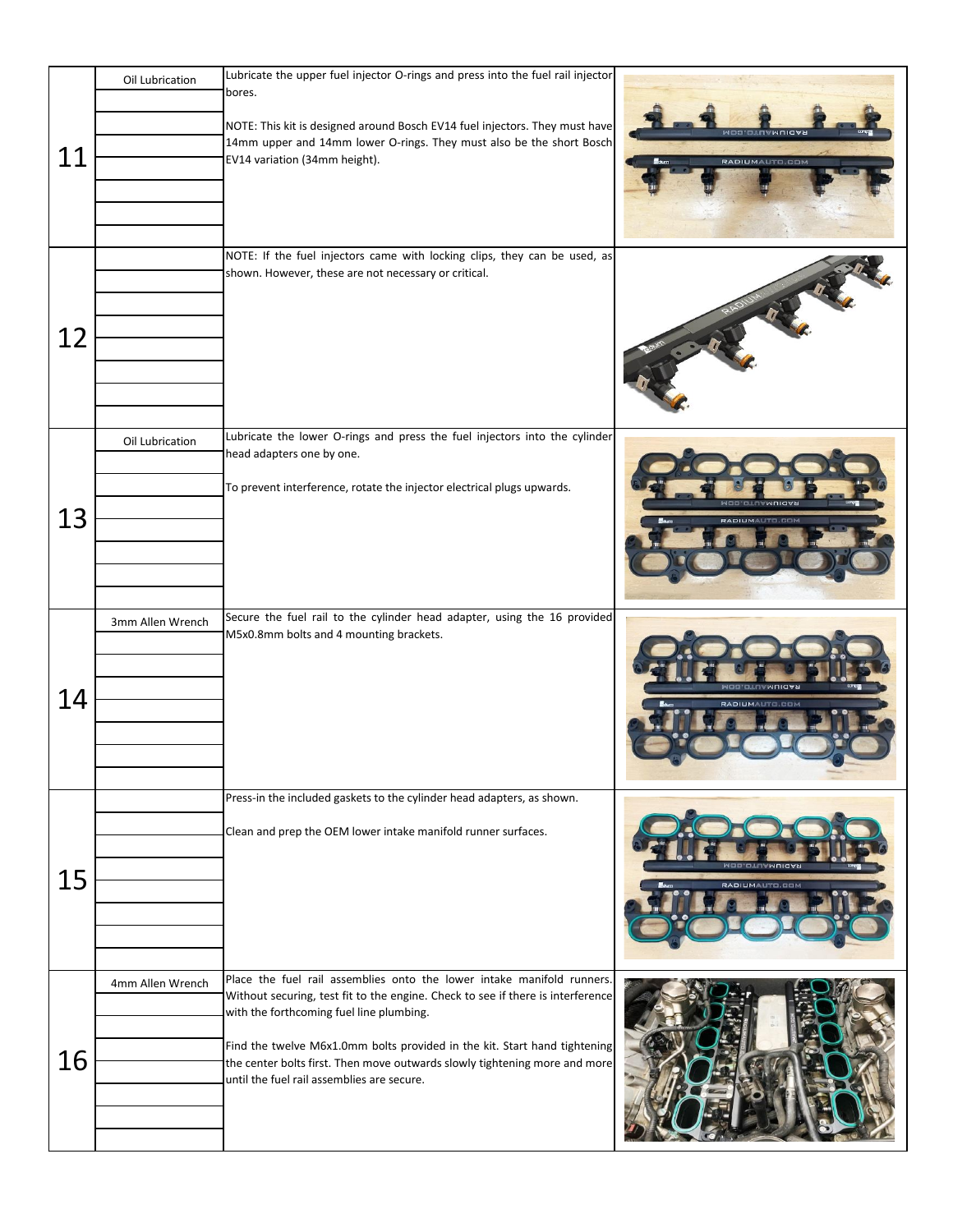|    |               | Plug in the 10 fuel injector connectors.                                                                                                                                                                                                                                                                                                                                                                         |  |
|----|---------------|------------------------------------------------------------------------------------------------------------------------------------------------------------------------------------------------------------------------------------------------------------------------------------------------------------------------------------------------------------------------------------------------------------------|--|
| 17 |               | NOTE: Electronic control for the fuel injectors is not covered here.                                                                                                                                                                                                                                                                                                                                             |  |
| 18 | 11/16" Wrench | 20-0867-03 / 20-0867-05 PIK PLUMBING ONLY<br>Find the 2 PTFE hoses provided in the kit. They have identical hose end<br>configurations, however, the hoses are different lengths. As shown, attach<br>the 45 degree hose ends to the fuel pressure regulator (FPR) ports.<br>For optimal hose routing fitment, install the shorter hose on the inboard<br>FPR port and the longer hose on the outboard FPR port. |  |
| 19 | 11/16" Wrench | 20-0867-03 / 20-0867-05 PIK PLUMBING ONLY<br>Allow the hoses to swing around the outer LH side of the engine bay. This<br>hose routing permits engine movement. It also prevents inteference with<br>other common upgrades in the area. Example: Dual Radium Engineering<br>catch cans (shown).                                                                                                                  |  |
| 20 |               | Next, pry up and remove the lower rubber grommets from the 10 OEM<br>intake manifold mounting bolts, as shown. Now remove the upper rubber<br>grommets and bolts from the OEM intake manifold.                                                                                                                                                                                                                   |  |
| 21 |               | As shown, the 10 OEM intake manifold mounting holes should be empty.                                                                                                                                                                                                                                                                                                                                             |  |
| 22 |               | Insert the 10 provided M6x1mm bolts into the intake manifold mounting<br>holes. They will be loosely hanging, as shown.<br>Note that the 45 degree hose ends are on the fuel pressure regulator side.                                                                                                                                                                                                            |  |